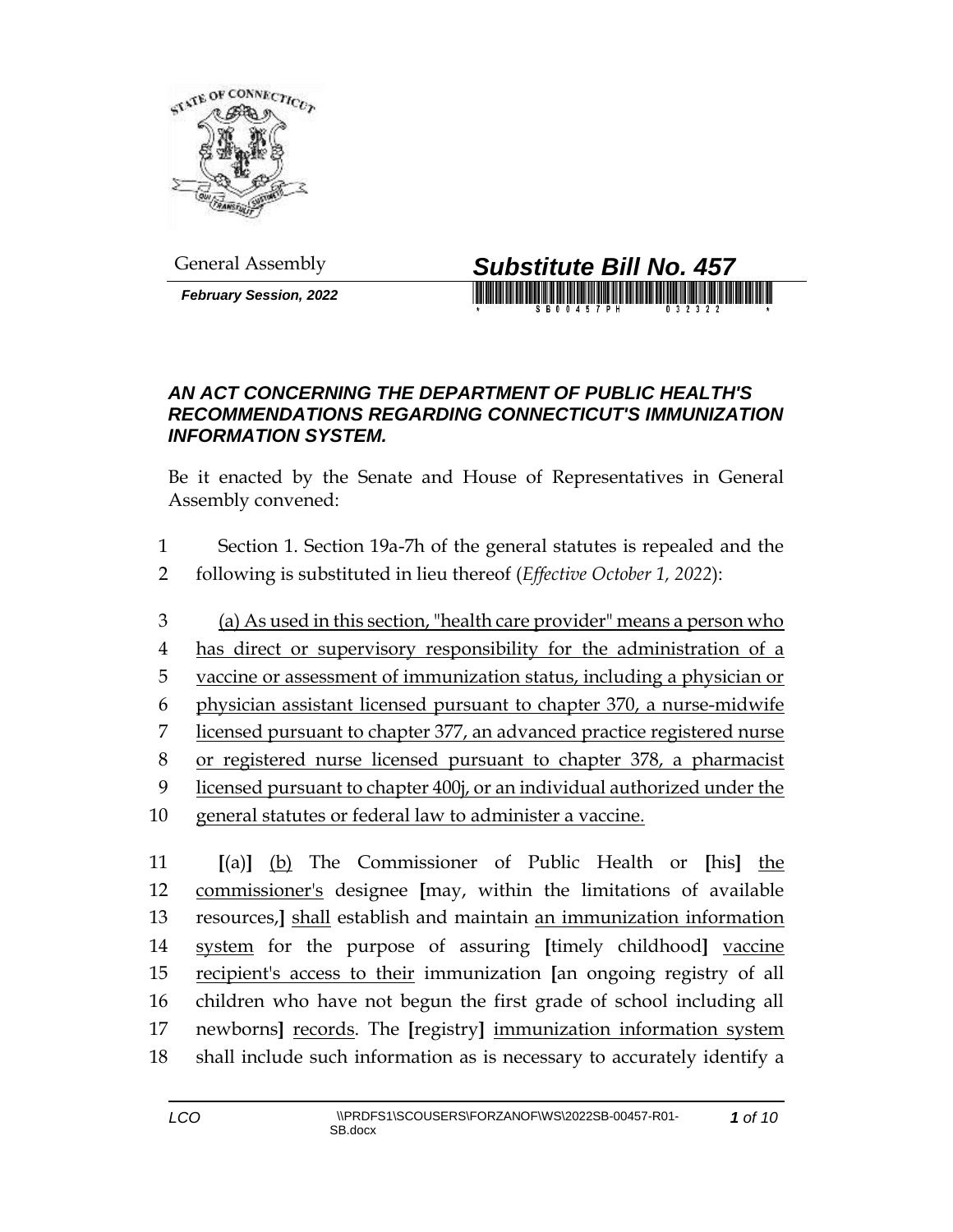**[**child**]** vaccine recipient and to assess such recipient's current immunization status.

 **[**(b) For purposes of this section, "health care provider" means a person who has direct or supervisory responsibility for the delivery of immunization including licensed physicians, nurse practitioners, nurse midwives, physician assistants and nurses.**]** (c) Each health care provider who has **[**provided health care**]** administered a vaccine to a **[**child listed in the registry**]** person in the state shall report, **[**to**]** in a form and manner prescribed by the commissioner, or the commissioner's designee, **[**sufficient information to identify the child and**]** information, which shall include, but need not be limited to, (1) the name and date of birth of the vaccine recipient, (2) the name and date of each vaccine dose given to **[**that child or**]** the vaccine recipient, (3) any other information deemed necessary by the commissioner, and (4) when appropriate, contraindications or exemptions to administration of each vaccine dose. **[**Reports shall be made by such means determined by the commissioner to result in timely reporting.**]** Each health care provider shall provide to a vaccine recipient, a vaccine recipient's court-appointed guardian or conservator, if applicable, or, in the case of a child who received a vaccine, such child's parent or guardian information regarding how such vaccine recipient or such child may decline enrollment in the immunization information system.

 (d) Each health care provider intending to administer vaccines to any **[**child listed on the registry and each parent or guardian of such child shall be provided**]** person may use the immunization information system to determine current information **[**as contained in the registry**]** on the immunization status of **[**the child**]** such person for the purposes of determining whether **[**additional doses of recommended routine childhood immunizations are needed**]** such person requires immunizations, or to officially document immunization status to meet state **[**day**]** child care, **[**or**]** school or higher education immunization entry requirements pursuant to sections 10-204a, 10a-155, 19a-79 and 19a-87b and regulations adopted thereunder.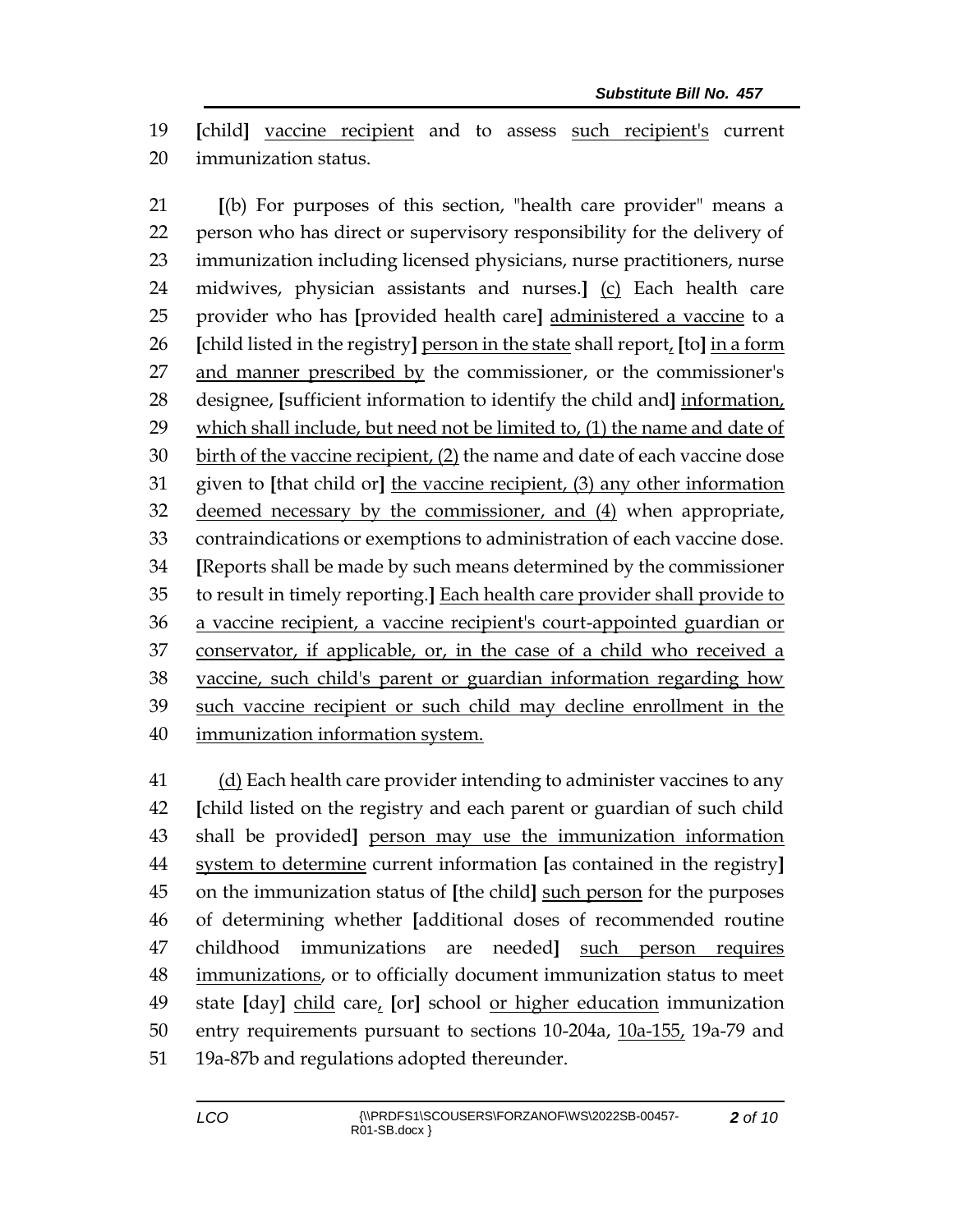(e) Each **[**director of health of any town, city or health district and each**]** school nurse who is required to verify the immunization status for children enrolled in prekindergarten to grade twelve, inclusive, at a public or private school in any town, city or school district pursuant to section 10-204a shall be provided with sufficient information on the children who live in **[**his or her**]** the school nurse's jurisdiction and who are listed on the **[**registry**]** immunization information system to enable determination of which children are overdue for scheduled immunizations and to enable provision of outreach to assist in getting each such child vaccinated.

 (f) The commissioner, or the commissioner's designee, shall provide the director of health of any municipality or health district with sufficient information on the persons who live in such director's jurisdiction and who are listed on the immunization information system in order to address undervaccinated communities and improve health equity.

 (g) The commissioner may use the information in the immunization information system for the purposes set forth in sections 19a-25 and 19a- 215 and the regulations promulgated pursuant to said sections. The commissioner, or the commissioner's designee, may exchange information in the immunization information system with federal agencies providing health care services and other states' immunization information systems for the purposes described in this section.

 (h) The commissioner shall provide to a vaccine recipient, a vaccine recipient's court-appointed guardian or conservator, if applicable, or, in the case of a child who received a vaccine, such child's parent or guardian access to any information that was provided by a health care provider to the Department of Public Health through the immunization information system regarding such person's vaccination status upon request by such recipient, guardian, conservator, parent or guardian.

 **[**(c)**]** (i) Except as specified in subsections **[**(a) and**]** (b) to (h), inclusive, of this section, all personal information including vaccination status and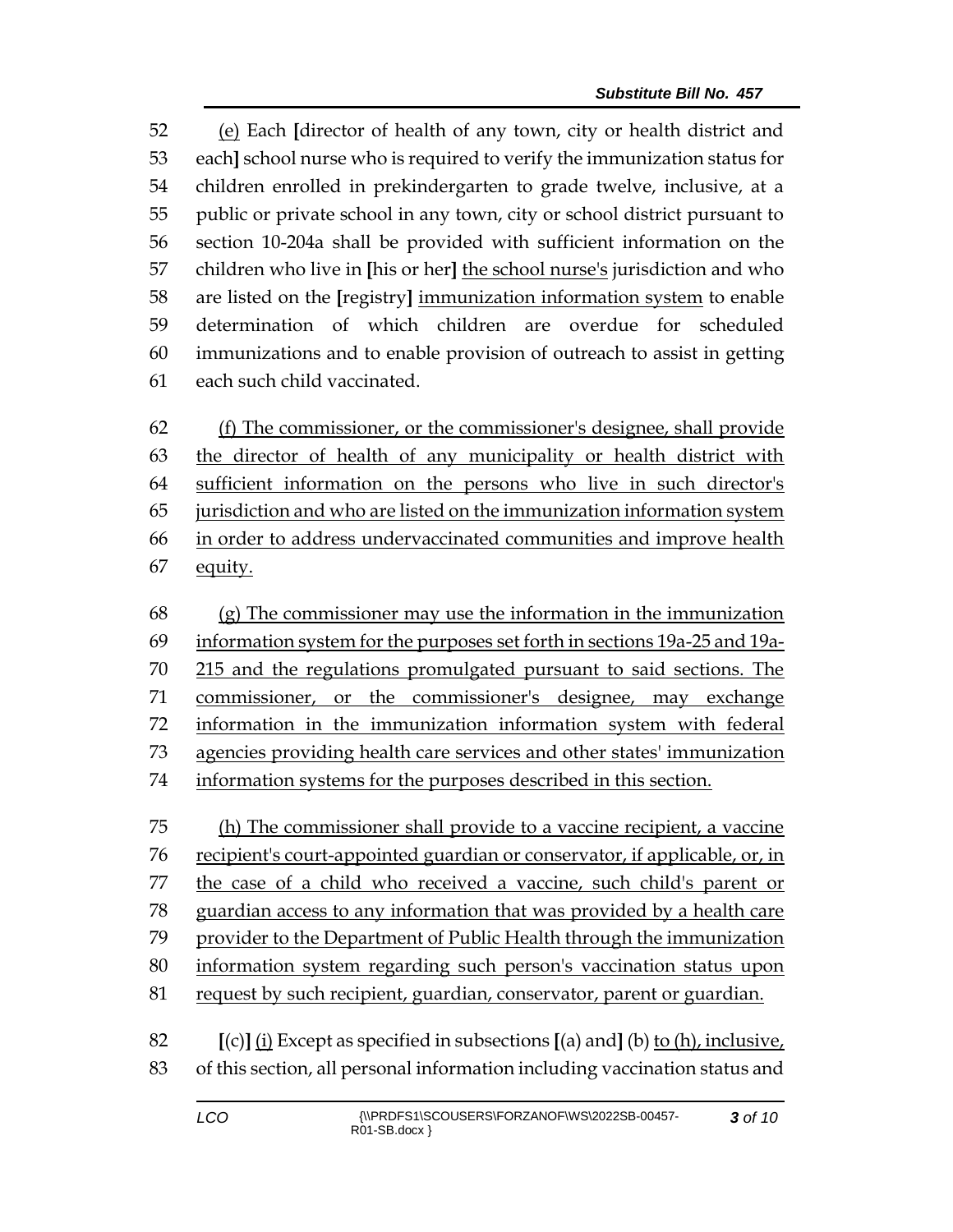dates of vaccination of **[**individuals**]** persons shall be confidential pursuant to section 19a-25 and shall not be further disclosed without the authorization of the **[**child or the child's legal guardian**]** vaccine recipient, the vaccine recipient's court-appointed guardian or conservator, if applicable, or, in the case of a child who received a vaccine, such child's parent or guardian.

 (j) The commissioner shall adopt regulations, **[**pursuant to**]** in accordance with the provisions of chapter 54, **[**to specify**]** to implement the provisions of this section, including, but not limited to, regulations specifying (1) how information on vaccinations **[**or exemptions from vaccination**]** and, when appropriate, contraindications or exemptions to administration of each vaccine dose, is reported in a timely manner to the **[**registry,**]** immunization information system, (2) how information on the **[**registry**]** immunization information system is made available to **[**health care providers, parents or guardians, directors of health and school nurses,**]** persons authorized to receive such information pursuant to subsections (b) to (h), inclusive, of this section, and (3) how **[**parents or guardians**]** a vaccine recipient, a vaccine recipient's court-appointed guardian or conservator, if applicable, or, in the case of a child who received a vaccine, such child's parent or guardian may decline **[**their child's**]** enrollment in the **[**registry, and to otherwise implement the provisions of this section**]** immunization information system.

 (k) The commissioner shall, in consultation with the Office of Health Strategy, adopt regulations, in accordance with the provisions of chapter 54, to facilitate interoperability between the immunization information system and the State-wide Health Information Exchange established pursuant to section 17b-59d. The commissioner may implement policies and procedures necessary to administer the provisions of this section while in the process of adopting such policies and procedures as regulations, provided the department posts such policies and procedures on the eRegulations System prior to adopting them. Policies and procedures implemented pursuant to this section shall be valid until regulations are adopted in accordance with the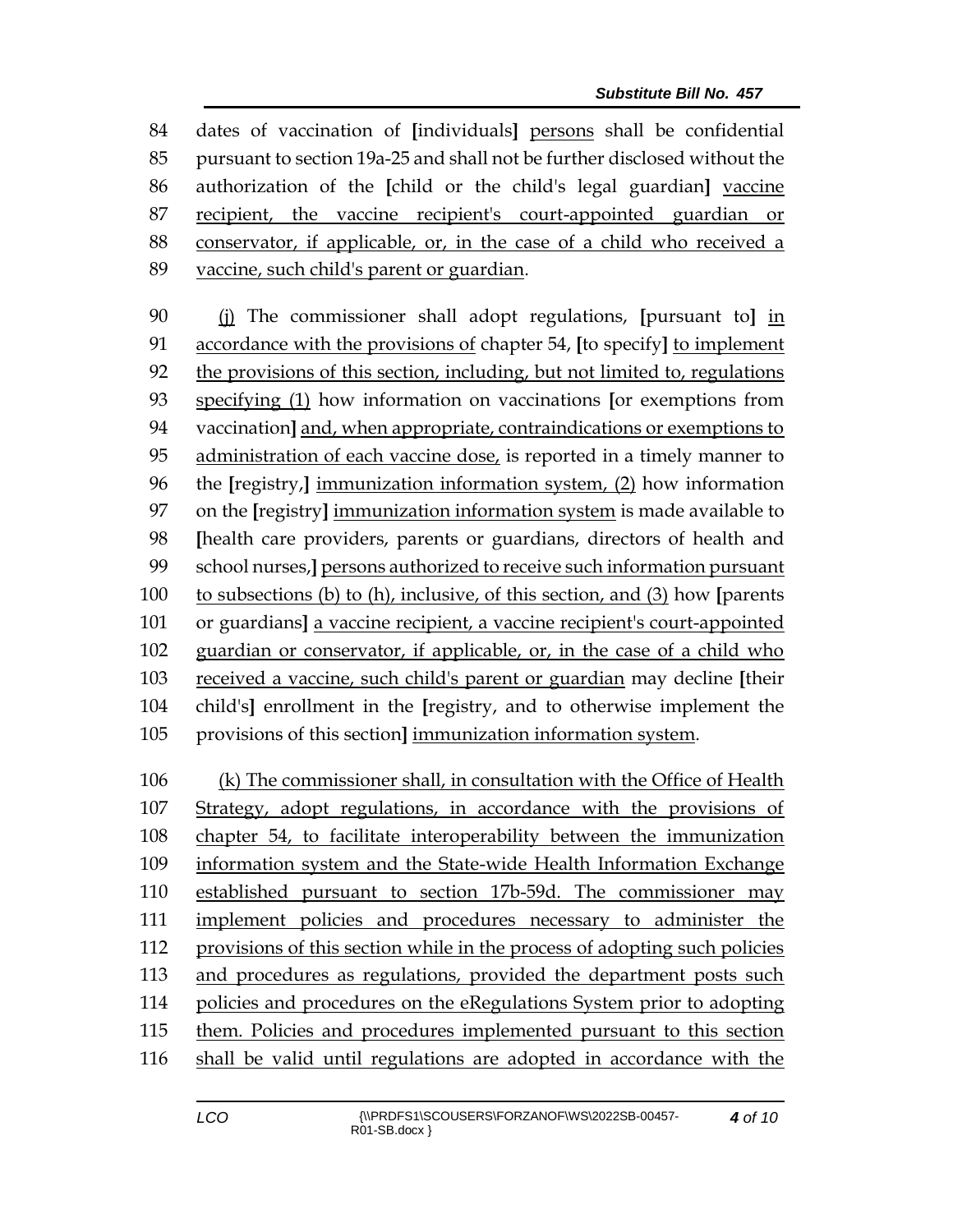## provisions of chapter 54.

 Sec. 2. Subsection (b) of section 19a-7f of the general statutes is repealed and the following is substituted in lieu thereof (*Effective October 1, 2022*):

 (b) (1) Commencing October 1, 2011, one group health care provider located in Bridgeport and one group health care provider located in New Haven, as identified by the Commissioner of Public Health, and any health care provider located in Hartford who administers vaccines to children under the federal Vaccines For Children immunization program that is operated by the Department of Public Health under authority of 42 USC 1396s may select under said federal program, and the department shall provide, any vaccine licensed by the federal Food and Drug Administration, including any combination vaccine and dosage form, that is (A) recommended by the National Centers for Disease Control and Prevention Advisory Committee on Immunization Practices, and (B) made available to the department by the National Centers for Disease Control and Prevention.

 (2) Not later than June 1, 2012, the Commissioner of Public Health shall provide an evaluation of the vaccine program established in subdivision (1) of this subsection to the joint standing committee of the General Assembly having cognizance of matters relating to public health. Such evaluation shall include, but not be limited to, an assessment of the program's impact on child immunization rates, an assessment of any health or safety risks posed by the program, and recommendations regarding future expansion of the program.

 (3) (A) Provided the evaluation submitted pursuant to subdivision (2) of this subsection does not indicate a significant reduction in child immunization rates or an increased risk to the health and safety of children, commencing October 1, 2012, (i) any health care provider who administers vaccines to children under the federal Vaccines For Children immunization program that is operated by the Department of Public Health under authority of 42 USC 1396s may select, and the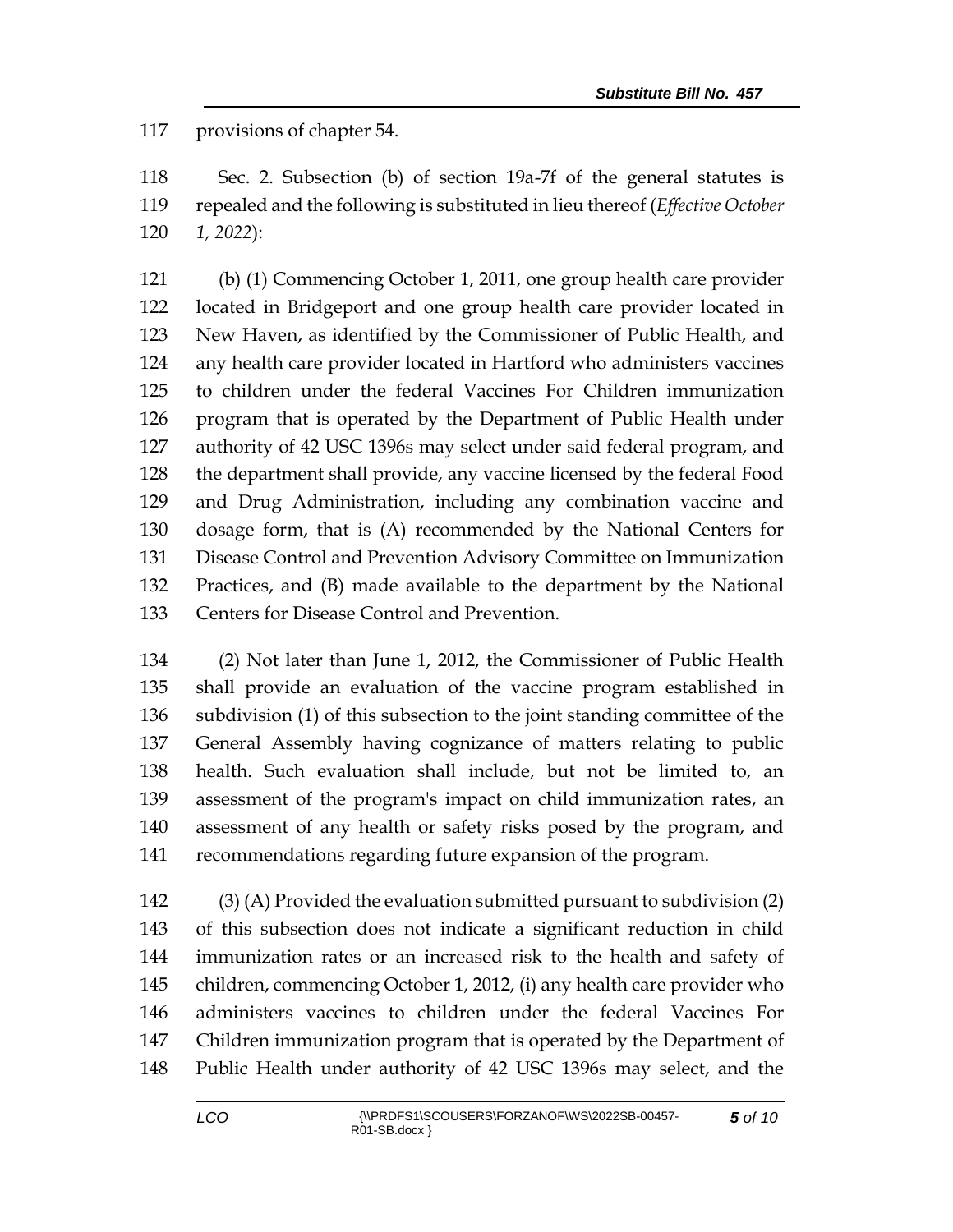department shall provide, any vaccine licensed by the federal Food and Drug Administration, including any combination vaccine and dosage form, that is (I) recommended by the National Centers for Disease Control and Prevention Advisory Committee on Immunization Practices, and (II) made available to the department by the National Centers for Disease Control and Prevention, and (ii) any health care provider who administers vaccines to children may select, and the department shall provide, subject to inclusion in such program due to available appropriations, any vaccine licensed by the federal Food and Drug Administration, including any combination vaccine and dosage form, that is (I) recommended by the National Centers for Disease Control and Prevention Advisory Committee on Immunization Practices, (II) made available to the department by the National Centers for Disease Control and Prevention, and (III) equivalent, as determined by the commissioner, to the cost for vaccine series completion of comparable available licensed vaccines.

 (B) Commencing January 1, 2013, (i) any health care provider who administers vaccines to children under the federal Vaccines For Children immunization program that is operated by the Department of Public Health under authority of 42 USC 1396s shall utilize, and the department shall provide, any vaccine licensed by the federal Food and Drug Administration, including any combination vaccine and dosage form, that is (I) recommended by the National Centers for Disease Control and Prevention Advisory Committee on Immunization Practices, and (II) made available to the department by the National Centers for Disease Control and Prevention, and (ii) any health care provider who administers vaccines to children shall utilize, and the department shall provide, subject to inclusion in such program due to available appropriations, any vaccine licensed by the federal Food and Drug Administration, including any combination vaccine and dosage form, that is (I) recommended by the National Centers for Disease Control and Prevention Advisory Committee on Immunization Practices, (II) made available to the department by the National Centers for Disease Control and Prevention, and (III) equivalent, as determined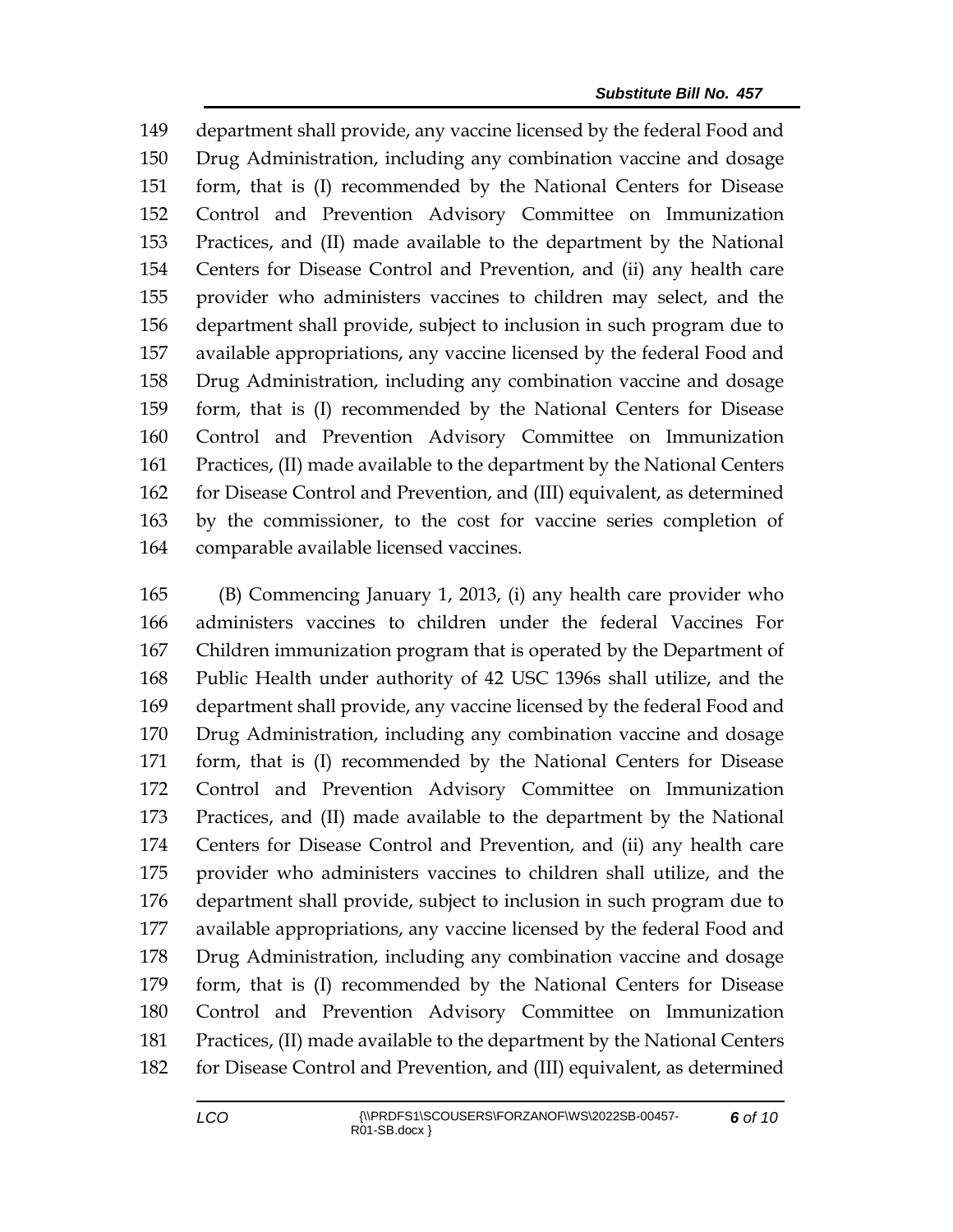by the commissioner, to the cost for vaccine series completion of comparable available licensed vaccines.

 (C) For purposes of subparagraphs (A)(ii) and (B)(ii) of this subdivision, "comparable" means a vaccine (i) protects a recipient against the same infection or infections, (ii) has similar safety and efficacy profiles, (iii) requires the same number of doses, and (iv) is recommended for similar populations by the National Centers for Disease Control and Prevention.

 (D) On and after October 1, 2022, any health care provider that administers vaccines to children under the immunization program described in subparagraph (B) of this subdivision shall order such vaccines using the immunization information system in a form and manner prescribed by the Commissioner of Public Health.

 (4) (A) The provisions of this subsection shall not apply in the event of a public health emergency, as defined in section 19a-131, or an attack, major disaster, emergency or disaster emergency, as those terms are defined in section 28-1.

 (B) Nothing in this subsection shall require a health care provider to procure a vaccine from the Department of Public Health when such provider is directed by said department to procure such vaccine from another source, including, but not limited to, during a declared national or state vaccine shortage.

 (C) Nothing in this subsection shall require a health care provider to utilize or administer a vaccine provided by said department if, based upon such provider's medical judgment, (i) administration of such vaccine is not medically appropriate, or (ii) the administration of another vaccine that said department is not authorized to supply under subdivision (3) of this subsection is more medically appropriate.

 (5) No health care provider shall seek or receive remuneration for or sell any vaccine serum provided by said department under this section. Nothing in this section shall prohibit a health care provider from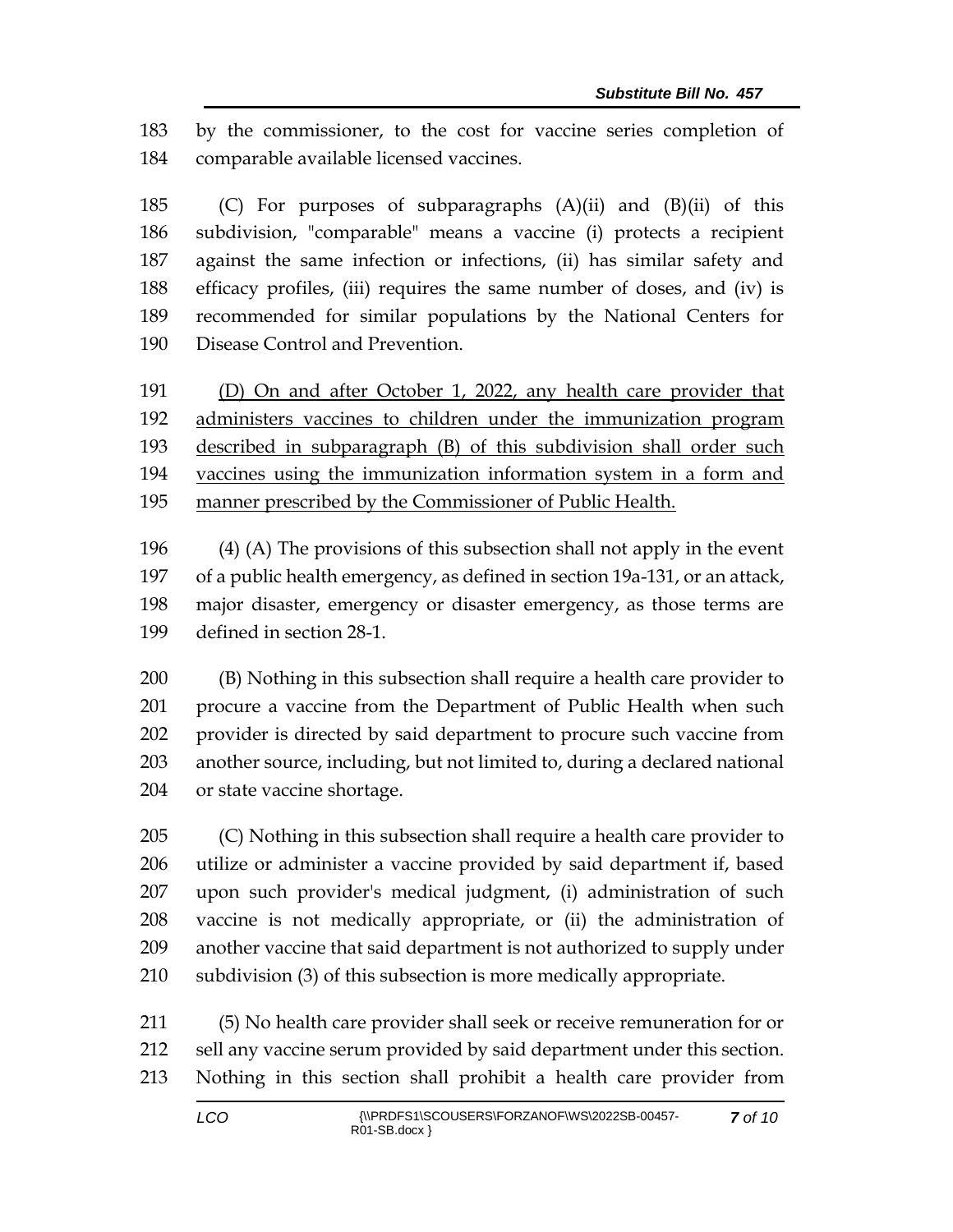charging or billing for administering a vaccine.

 (6) Not later than January 1, 2014, said department shall submit a report to the General Assembly, in accordance with section 11-4a, evaluating the effectiveness of implementing expanded vaccine choice and universal health care provider participation.

 Sec. 3. Subsection (a) of section 19a-7j of the general statutes is repealed and the following is substituted in lieu thereof (*Effective October 1, 2022*):

 (a) Not later than September first, annually, the Secretary of the Office of Policy and Management, in consultation with the Commissioner of Public Health, shall (1) determine the amount appropriated for the following purposes: (A) To purchase, store and distribute vaccines for routine immunizations included in the schedule for active immunization required by section 19a-7f, as amended by this act; (B) to purchase, store and distribute (i) vaccines to prevent hepatitis A and B in persons of all ages, as recommended by the schedule for immunizations published by the National Advisory Committee for Immunization Practices, (ii) antibiotics necessary for the treatment of tuberculosis and biologics and antibiotics necessary for the detection and treatment of tuberculosis infections, and (iii) antibiotics to support treatment of patients in communicable disease control clinics, as defined in section 19a-216a; (C) to administer the immunization program described in section 19a-7f, as amended by this act; and (D) to provide services needed to collect up-to-date information on childhood immunizations for all children enrolled in Medicaid who reach two years of age during the year preceding the current fiscal year, to incorporate such information into the **[**childhood immunization registry, as defined**]** immunization information system, established 242 pursuant to section 19a-7h, as amended by this act, (2) calculate the difference between the amount expended in the prior fiscal year for the purposes set forth in subdivision (1) of this subsection and the amount of the appropriation used for the purpose of the health and welfare fee established in subparagraph (A) of subdivision (2) of subsection (b) of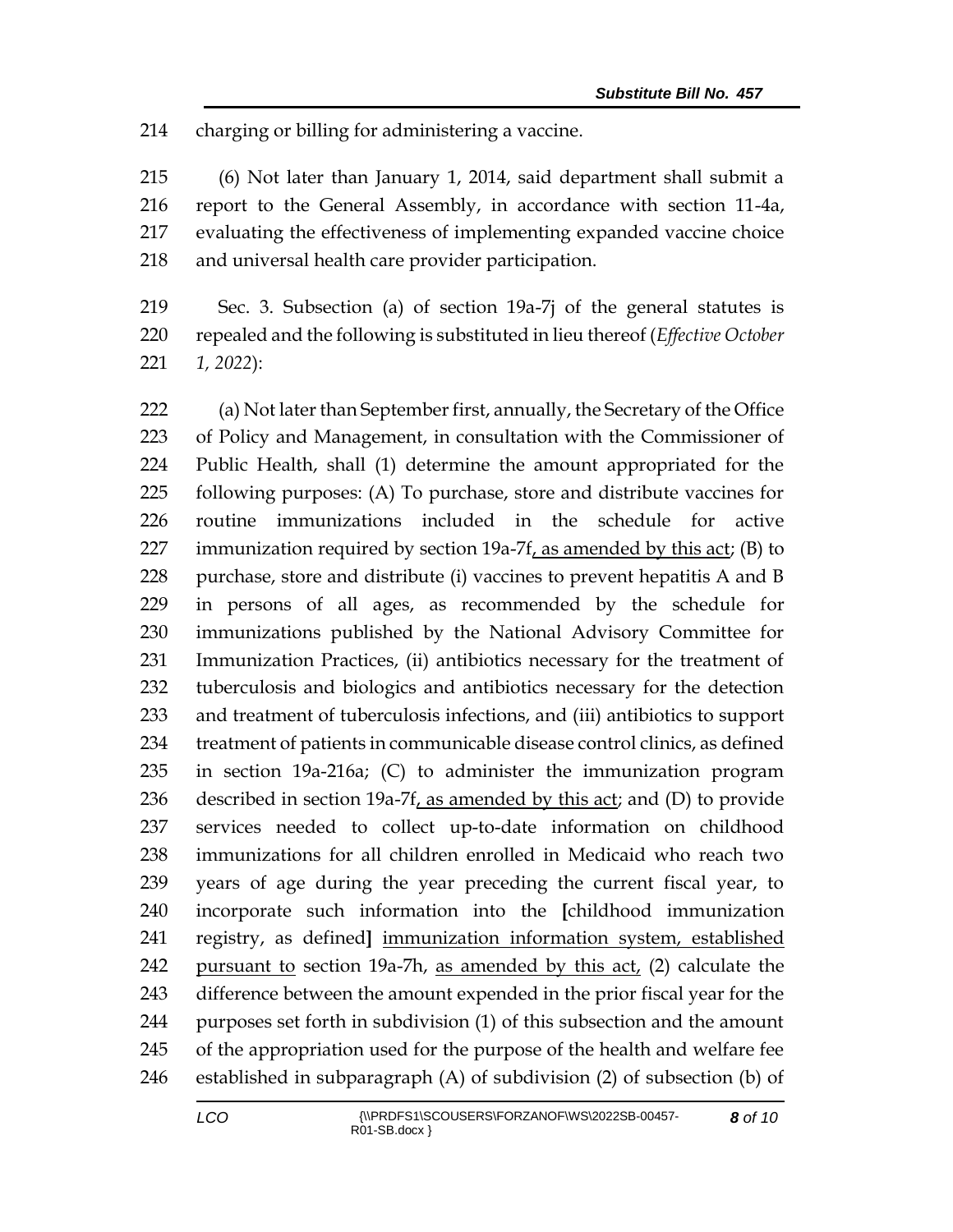this section in that same year, and (3) inform the Insurance Commissioner of such amounts.

 Sec. 4. Subsection (a) of section 19a-7r of the 2022 supplement to the general statutes is repealed and the following is substituted in lieu thereof (*Effective October 1, 2022*):

 (a) There is established an Advisory Committee on Medically Contraindicated Vaccinations within the Department of Public Health for the purpose of advising the Commissioner of Public Health on issues concerning exemptions from state or federal requirements for vaccinations that result from a physician, physician assistant or advanced practice registered nurse stating that a vaccination is medically contraindicated for a person due to the medical condition of such person. Said advisory committee shall not be responsible for confirming or denying any determination by a physician, physician assistant or advanced practice registered nurse that a vaccination is medically contraindicated for a specific individual. In order to carry out its duties, the advisory committee shall (1) have access to the **[**childhood immunization registry**]** immunization information system established by the department pursuant to section 19a-7h, as amended by this act, (2) evaluate the process used by the department in collecting data concerning exemptions resulting from a vaccination being medically contraindicated and whether the department should have any oversight over such exemptions, (3) examine whether enrollment of an unvaccinated child into a program operated by a public or nonpublic school, institution of higher education, child care center or group child care home should be conditioned upon the child meeting certain criteria, (4) calculate the ratio of school nurses to students in each public and nonpublic school in the state and the funding issues surrounding such ratio, (5) assess whether immunizations should be required more frequently than prior to enrollment into a program operated by a public or nonpublic school and prior to entering seventh grade, and (6) determine whether (A) there are any discrepancies in the issuance of certificates stating that a vaccine is medically contraindicated, and (B) to